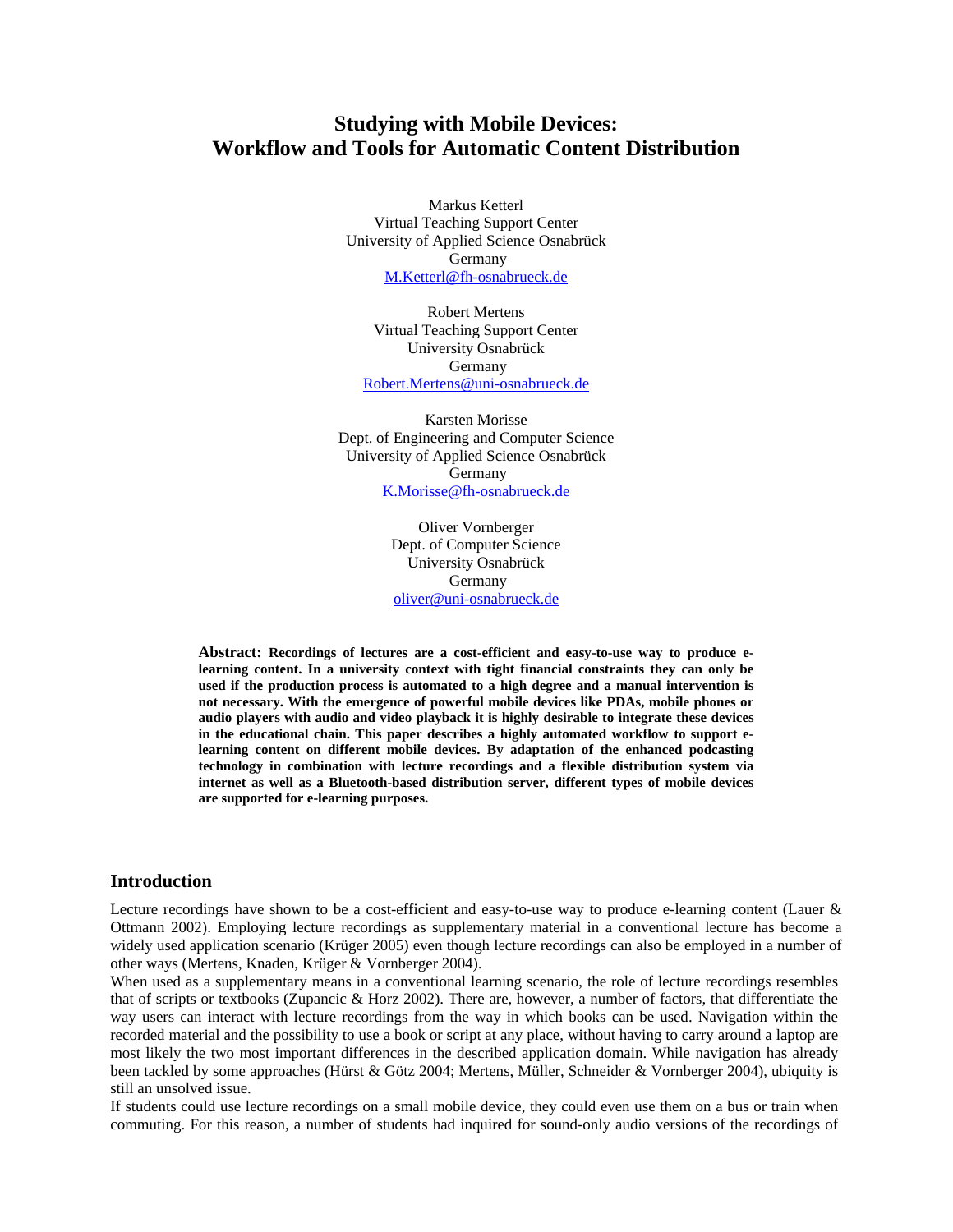some lectures recorded at the University of Osnabrück and at the University of Applied Sciences Osnabrück. These sound-only versions did, however, bring across only a fraction of the information conveyed in the lecture as they lacked the lectures' slides. Another drawback of this technology is constituted by the fact that students have to download the audio files to their players manually at an internet connected computer.

In the past, several interesting technologies have evolved to overcome these drawbacks. With podcast technology the explicit download driven by the user can be eliminated as the data is automatically handled on the receiver's end and downloaded to the play list of the playback device as long as the receiver subscribed to the cast. The latest updates are always readily available with no effort required by the listener. An enhanced version of this podcast technology offers a way to link pictures to an audio stream in a synchronized manner. Thus it is possible to offer a comparably high quality recording of a lecture on a mobile device.

Podcast technology can not only be used on the popular audio player iPod from Apple but also on other devices like mobile phones by usage of suitable players. When considering mobile devices, the distribution of learning content is an important issue. High communication costs for Internet access with mobile phones are a barrier for students to use lecture recordings on their phones. Therefore other distribution channels are necessary. To overcome this drawback a Bluetooth-based server as a Point-of-Information for e-learning content distribution has been developed which is capable of providing area-restricted media services for mobile devices. This approach makes it possible to offer lecture recordings not only over expensive internet connections but also as a free of charge area-restricted media service, whenever the student is close to that server.

This paper describes a prototype implementation of a workflow for the production of lecture recordings for mobile devices and is organized as follows. Some general requirements for usage of mobile devices for learning purposes are described first. After considering some related work a workflow for fine granulated lecture recordings for different mobile devices is presented. The paper is concluded with a description of future work and application perspectives of lecture recordings for mobile devices.

### **Requirements for E-Learning on Mobile Devices**

Interesting and new applications are made possible with the emergence of powerful mobile devices like PDAs, mobile phones or audio players. They offer a promising option for ubiquitous learning. They can be used anytime and anywhere. However, several issues have to be attended in the context of computer supported learning processes with these kinds of devices. A clear separation between mobile devices and desktop systems has to be regarded (Steinberger & Mayr 2002). Mobile Devices will not substitute desktop-based learning environments but they will offer a valuable supplement. What are the requirements and facts for this ubiquitous learning environment, which is made possible with mobile devices?

- *Short usage*: Mobile devices usually have small visual user interface. They are not suited for long and intensive learning periods. Thus, usage time is short compared to desktop-based services.
- *Fast and precise access to learning material*: Short usage times require a very precise navigation to learning content. By offering recorded lectures on these devices, a direct navigation to the chapters and smaller semantic units of a lecture is necessary.
- *Easy-to-use*: The user interface of mobile devices is tiny. Complicated user interaction is a barrier for user acceptance. Thus, navigation has to be designed as simple as possible.
- *Media-support*: The small screen-size of mobile devices is not suited to offer long text material for learning purposes. In pictures with a high graphics resolution, many details can not be recognized. Audio is very well suited from the technological point of view, however, from a pedagogical perspective, the learning effect of audio-only material is not considered as high as the learning effect of audiovisual media.
- *Additional Benefit*: Lecture recordings as supplementary learning content are valuable if they can be accessed very precisely, i.e. the user can easily navigate to very specific parts of a lecture, e.g. a specific bullet point on a slide. With the availability of recordings on mobile devices, ubiquitous access is possible. The user can access the fine granulated content in situations usually not suited for learning, e.g. traveling or waiting.

Therefore, a simple mapping from desktop-based learning approaches to mobile devices will not work. A dedicated approach for learning scenarios on mobile devices has to be developed.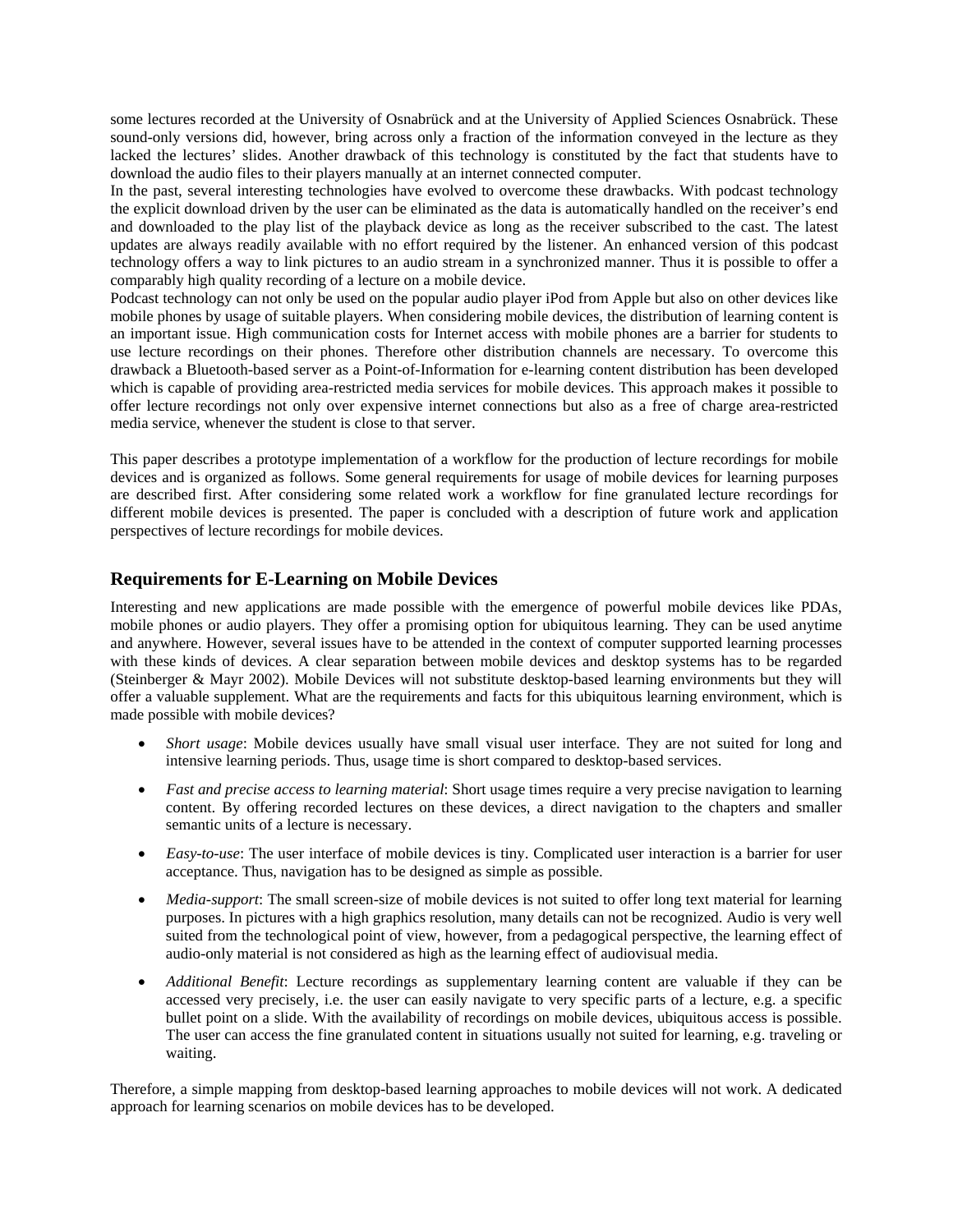### **Mobile Learning - Related work**

Learning with mobile devices is getting more and more attractive. The reasons for this are manifold. One reason is the increased computing performance and storage capacity of these devices. Another issue is the available transmission quality and bandwidth over wireless connections. Therefore, investigations on mobile devices for educational purposes are becoming more and more popular. A fruitful source for mobile educational technology and strategy is the workshop series *Workshop on Wireless and Mobile Technologies in Education* (WMTE), which is conducted since 2002 (WMTE 2002; WMTE 2004; WMTE 2005). There are three main purposes in which way mobile devices are used in education:

- *Organizational Purposes*: Mobile devices are seen as important tools to support the learn management process, i.e. for organizational purposes. In that context accessing campus information systems and services by mobile devices play an important role.
- *Communication Purposes*: As tools for communication, several investigations are done as to how mobile devices can support the work of learning communities. The aspect of context awareness is an area of intensive research.
- *Learning Purposes*: Off course, a lot of investigations are concerned with mobile devices as tools for direct access to course material. Only a few are considering lecture recordings as a supplementary service for students. In (Heinrich, Morisse, Niehoff 2003) a single source publishing approach for e-learning content is described, where the content is stored in XML-format and is converted on the fly for the particular device. Experiments have been made with Compaq PocketPC devices.

With the emergence of Podcasting and Enhanced Podcasting, this technique is expected to be a helpful tool for learning purposes. A lot of work is done in this area. A very popular project in a university context is (Stanford 2005). Lectures are recorded as audio material and are made available via Apple iTunes. The very fine granulated content presentation with image support is missing. (Herzog 2005) reports very positive feedback from the students by providing fine granulated chapters in a podcast service. Work in this article is following that direction. Main purpose is to automatize the production workflow with a fine granulated content presentation.

## **Fine granulated Lecture Recordings for Mobile Devices**

This section presents an approach for highly granulated lecture recordings for computer-based platforms as well as for mobile devices. After describing some technical issues, a highly automated production and distribution workflow is presented.

#### **Lecture Recording with VirtPresenter**

The virtPresenter is a PowerPoint-based lecture recording system. It is currently being integrated with the learn management system Stud.IP in order to automate production of lecture recordings as described in (Mertens, Knaden, Thelen & Vornberger 2005). For the lecturer the production of a lecture recording starts with activating the recording tool which works in the background during the lecture.

The resulting lecture recording of the current production version is a web enabled presentation that incorporates a number of navigation features like full text search on the slide text or structural elements based on slide animations that are combined to a hypermedia navigation concept (Mertens, Schneider, Müller & Vornberger 2004). The development of the virtPresenter has started in mid 2003 and the tool has been used since then in a number of lectures to implement several didactic scenarios. Student comments and experiences with the technology have constantly been integrated into the development of the system.

With the use of animations on the slide level (like bullet lists or animated figures) as navigation elements and the additional possibility to set external links to arbitrary passages within the lecture (Mertens, Ickerott, Witte  $\&$ Vornberger 2005), the virtPresenter offers a high degree of 'semantic resolution' that enables users to navigate to important passages at a click. The system even features a bookmark mechanism that allows users to mark arbitrary positions on the timeline persistently over different usage sessions.

#### **Enhanced Podcasting**

The word *Podcast* is a combination of the word *Broadcast* and the name of the popular audio player from Apple Computer called *iPod*. It is a bit of misnomer in that it implies that an iPod-player is required to listen to a podcast. In fact, a podcast can be used with a variety of digital audio formats and can be played on almost any audio player or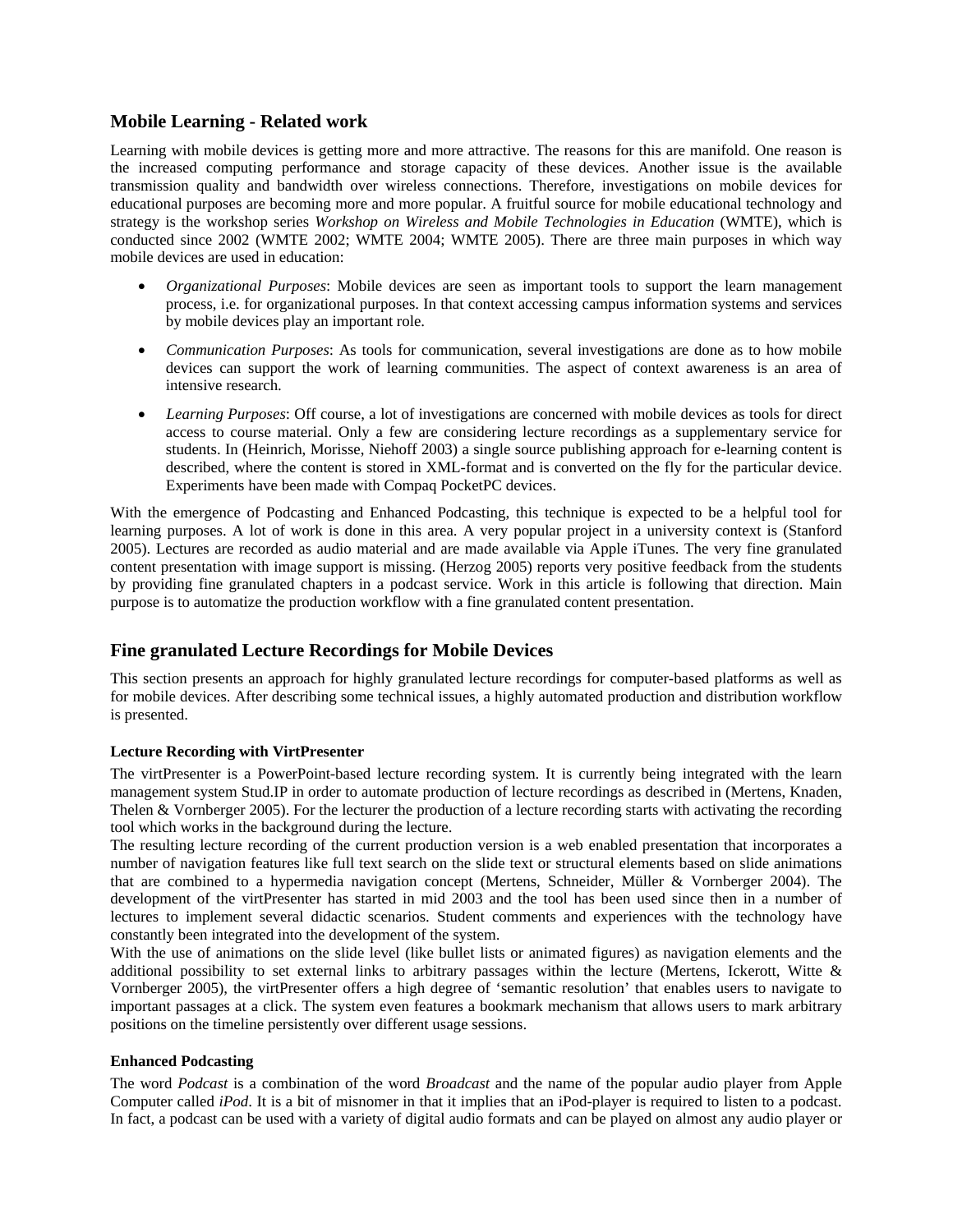computer. (Meng 2005) Even on mobile phones it is possible to use podcasts. The term *Podcasting* describes the production, distribution and the automatic download of audio data from a publisher to a subscriber over the Internet. The digital sound object is passed to a Web site or a Blog in a data structure called an RSS 2.0 envelope or feed. RSS stands for *Real Simple Syndication* and is an agreed specification of XML tags. This envelope contains all the information about the audio object (e.g. URIs, publish dates, titles, accompanying text descriptions) in a XML data structure.

*Enhanced Podcasts* do not only contain audio information, but also integrate new data information that can be synchronized to the audio information. E.g. an image or an URL can be shown at a certain time concurrently to the audio information in a synchronized manner. There are software tools available to support the production process as well as the consumption of Enhanced Podcasts. Most of them are free- or shareware. Like usual Podcasts, Enhanced Podcasts can be used on different platforms and devices. Players are available for Windows or Mac computers as well as for mobile devices.

Enhanced Podcasts based on recorded lectures offer a very interesting approach to support the ubiquitous learning process. With the combination of a fine granulated structure of a recorded lecture, an Enhanced Podcasts allows a very precise navigation to specific content of a lecture that can be used anytime and anywhere. However, especially considering the very tight financial and personal resources at universities, the production process must be automatized to a high degree. A manual step in the production workflow of a supplementary Enhanced Podcast for a lecture is not acceptable. Through the combination of virtPresenter lecture recordings and Apples ChapterTool for segmentation of podcasts it is possible to automate the creation of Enhanced Podcasts on base of recorded lectures.

#### **Content Distribution**

Desktop Computer platforms and mobile platforms differ in many aspects. Due to the limited abilities (e.g. display resolution, media support, network access) of mobile devices, lecture recordings cannot be adapted and distributed that easily. The media has to be converted considering the specific requirements or better capabilities of different devices. A further important question is, how the recorded content can be loaded to the handheld, i.e. how the devices get access to the offered service?

Some mobile devices (Cell Phones or PDAs) can access local networks (the internet) with their wireless capabilities. WiFi and Bluetooth radio transmission supplement each other. Due to the resulting transmission costs UMTS and other over-the-air transmission technologies cannot be an option. Moreover many mobile devices (usually audio players) do not have this network access features. Usually, these kinds of devices get their content by a synchronization step over a direct connection, e.g. via USB, with a desktop computer.

Part of the work on e-learning for mobile devices is the development of a *point of information* (POI) for content distribution purposes (Ketterl 2004). The aim of this POI is the research and implementation of an area-restricted media service offer for mobile devices. However, first and foremost is the requirement of a content distribution service for learning purposes, which is free of charge to the user. For this reason, the POI relies on the Bluetooth radio technique, as this is now readily available and capable of good performance and above all does not cost the user anything for the connection and transmission. A further central issue was research into the extent of our daily used equipment in relation to the presentation and development of different media contents.

The POI server is able to offer and distribute media objects of different formats. Apart from the reduced transmission range (depends on the Bluetooth power class of the assigned product) the only restriction is the efficiency of the mobile device. Bluetooth lets these devices talk to each other when they come in range, even if they are not in the same room.

#### **Media Production Chain**

The post-processing of lectures that are recorded with virtPresenter comprises conversion of the recorded video from a high quality video to a web enabled streaming format, synchronization of video and slides and the generation of a navigation interface. The production process is described in (Mertens, Knaden, Thelen & Vornberger 2005), the interface is described in (Mertens, Schneider, Müller & Vornberger 2004). The use of two different video formats is due to the fact, that some teaching scenarios like the fixed-time-presentation-scenario described in (Mertens GI 2004) call for high quality videos while others like on demand viewing call for web streaming formats that can be used with lower bandwidth connections.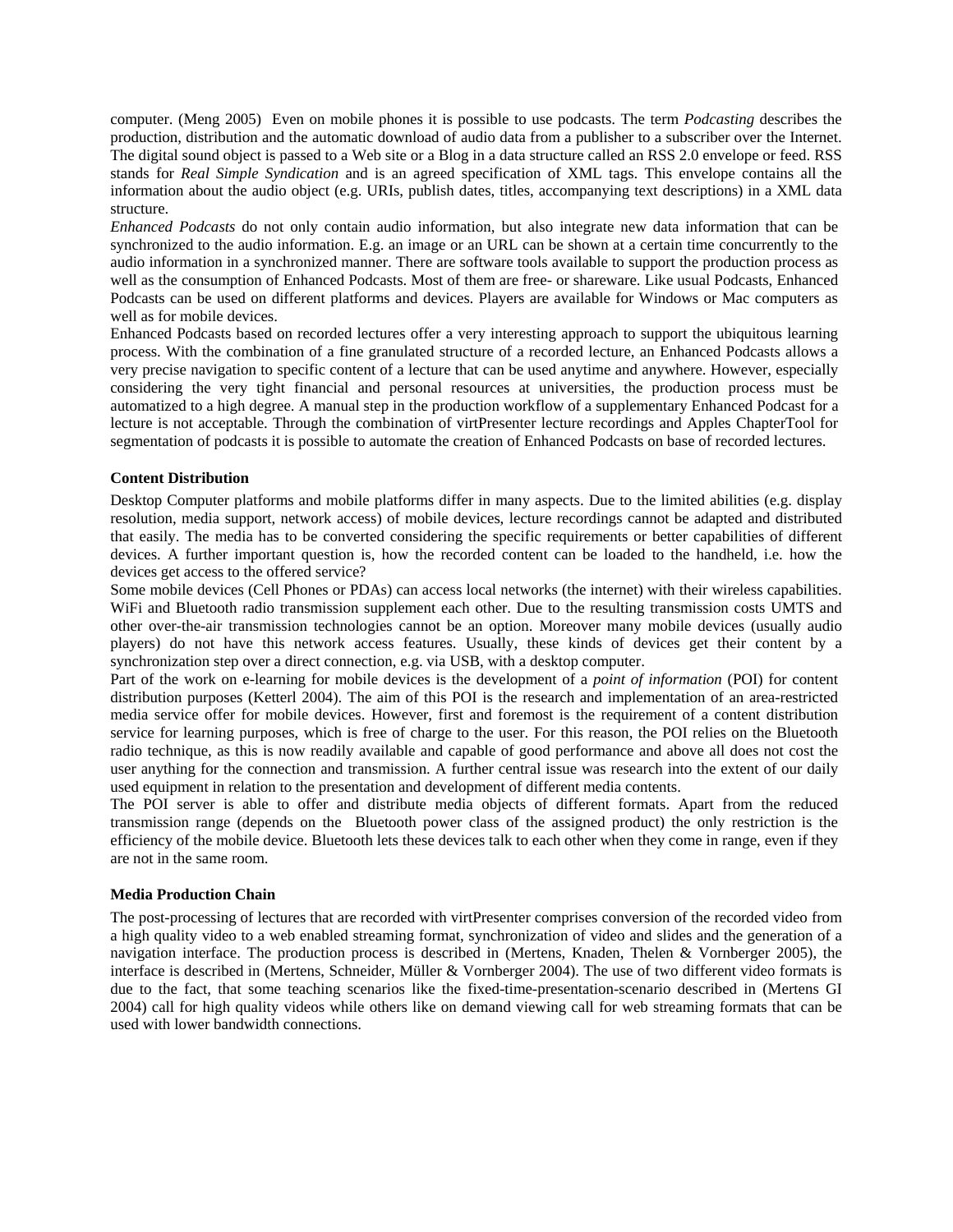

**Figure 1**: Media Production Chain

The automated production chain consists of the steps depicted in part (a) of figure 1: First the presentation and the recording of the video is started from the lecturer's laptop (1). The recording PC is connected to a video camera installed in the lecture hall (2) and to the lecture hall's sound system. When the presentation is stopped, a termination signal is send to the recording PC and the presentation slides as well as synchronisation information is send to the *Generator* PC (3) which will later generate the web interface. After receiving the termination signal, the recording PC sends the video to a converter PC (4) that converts the video to a streamable video in Real-format (Quicktime format is also envisaged). After the Real-video has been transmitted to the generator (5), the material is combined and a web interface is generated. During this step, the slides are also converted to the SVG (Scalable Vector Graphics) format, which allows an arbitrary scaling of the resulting images. The web interface then will be uploaded to a web-server and the video will be uploaded to a streaming server (6). The distinction of web server and video server usually is transparent to the user. The only reason for the use of two different servers is that video streaming allows users to watch parts of the video without having to download the whole file.

The *Mobile Converter* (7) in part (b) of figure 1 expands the production chain to respond to the characteristics of mobile devices. The *Mobile Converter* receives all the information needed to create Enhanced Podcasts for handhelds from the Generator (part a). It is supplied with the PowerPoint slides, the exact time/slide information, i.e. the interaction of the lecturer during the presentation, and with the videofile. The reduced abilities of the small devices makes it necessary to convert the PowerPoint slides (which are already converted to SVG images) to a format and size that can be handled by most devices. A compromise for that is the JPEG image format. The scaling of the image is done by the *Mobile Converter*. The next step is the extraction of the audio information from the recorded lecture and converts it to a suitable audio format for the mobile device. For an iPod, Apple's implementation of AAC (Advanced Audio Coding) is used, for mobile phones and other audio players, the audio data is converted to MP3 or (MMS) AMR. After the audio conversion, the XML description file with slide, time, title and further link information is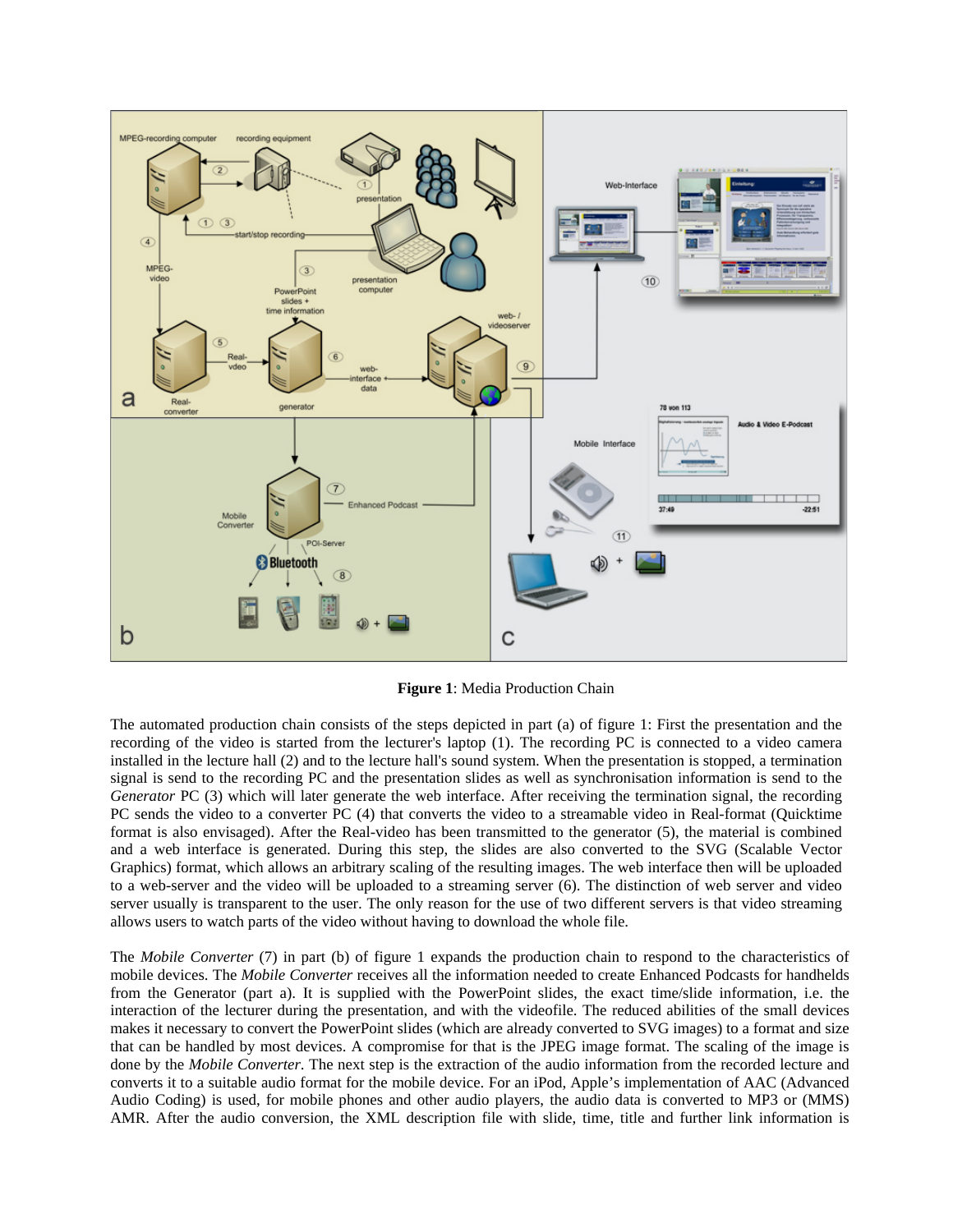created. E.g. Apple's Chapter Tool is used for the iPod. Finally, all information, i.e. audio, time, slide images and the XML description is compiled to the final enhanced podcast. The final file is then transferred and referenced on the Web/Video Server (part a (9)) as an RSS feed. It is additionaly offered and disseminated as a distribution service from the POI server (7) to different hand-helds (8). Special enhanced podcast players for different mobile devices are in development. With the transferred RSS description on the webserver, users can get access to the lecture recordings by subscribing to the RSS feed on the website (Part  $c(11)$ ), or they can access the standard web interface with a common Internet browser (10).

### **Summary and Future Developments**

Recorded lectures as a supplementary service for students are used at several universities. Different technological approaches are available – commercial as well as free software. This paper describes an extension of lecture recordings for mobile devices by combining the virtPresenter technology with the podcasting technology. A highly automated workflow for a multi-channel lecture recording service has been presented. Services for desktop computers or computers in a mobile but networked environment, e.g. WiFi, are considered as well as mobile devices without network access. The latter are accessing content by downloading. Since communication costs for mobile phones, especially for data communication, are still very high, an alternative distribution channel via a Bluetoothbased server has been integrated.

All tools necessary for the presented workflow are available in a lab environment. The combination of all tools in a single workflow environment is still under development. An intensive evaluation of the workflow will start in the summer term 2006 starting from March on. Recorded lectures are then offered for desktop-based systems as well as Enhanced Podcasts for users of mobile devices.

Fine granulated lecture recordings offer interesting applications for universities. Of course, they are providing a good and convenient service for the students. The students can subscribe to the automated workflow such that they are provided automatically with the corresponding content. Additionally the content can be offered to external users. By a fine granulation of the content, very specific information or knowledge channels can be offered to a larger audience. This might be an interesting option for additional business models for universities.

### **References**

Hürst, W., Götz, G. (2004): Interface Issues for Interactive Navigation and Browsing of Recorded Lectures and Presentations. Proceedings of ED-MEDIA 2004, AACE, Lugano, Switzerland, June 2004. pp. 4464-4469

Heinrich, T., Morisse, K., Niehoff, J. (2003) Plattformübergreifende Publikation rekombinierbarer Lernobjekte auf Basis von XML. In: Bode, A., Desel, J., Rathmayer, S., Wessner, M. (Hrsg.). DeLFI 2003: Die 1. E-Learning Fachtagung Informatik, Garching, September, 2003, pp. 430-439.

Herzog M.A (2005)., FHTW Berlin, URL: [http://inka.f4.fhtw-berlin.de/Herzog/,](http://inka.f4.fhtw-berlin.de/Herzog/) personal communication

Ketterl, M. (2004), Point of Information over Bluetooth. Diploma Thesis, University of Applied Sciences Osnabrück, 2004.

Krüger, M. (2005). Vortragsaufzeichnungen – Ein Querschnitt über die pädagogischen Forschungsergebnisse. In: Horz, H., Hürst, W., Ottmann, T., Rensing, C & Trahasch, S. eLectures- Einsatzmöglichkeiten, Herausforderungen und Forschungsperspektiven. In: Lucke, U., Nölting, K., Tavangarian, D. (Hrsg.) Workshop Proceedings DeLFI 2005 und GMW 2005. Rostock, 13. – 16. September 2005. pp. 25-30.

Lauer, T. & Ottmann, T. (2002). Means and Methods in Automatic Courseware Production: Experience and Technical Challenges. World Conference on E-Learning in Corp., Govt., Health., & Higher Ed. 2002(1), 553-560.

Meng, P. (2005) PODCASTING & VODCASTING, Whitepaper, University of Missouri 2005, online: [http://www.missouri.edu/~mengjp/whitepapers/MUPodcastingWhitePaper.pdf](http://www.missouri.edu/%7Emengjp/whitepapers/MUPodcastingWhitePaper.pdf) accessed: 2005-12-15

Mertens, R., Ickerott, I.. Witte, T. & Vornberger, O. (2005). Entwicklung einer virtuellen Lernumgebung für eine Großveranstaltung im Grundstudium: Erfahrungen, Automatisierungspotentiale und Einschränkungen. In: Proceedings of the Workshop on e-Learning 2005, HTWK Leipzig, 11.-12. Juli 2005 (to appear).